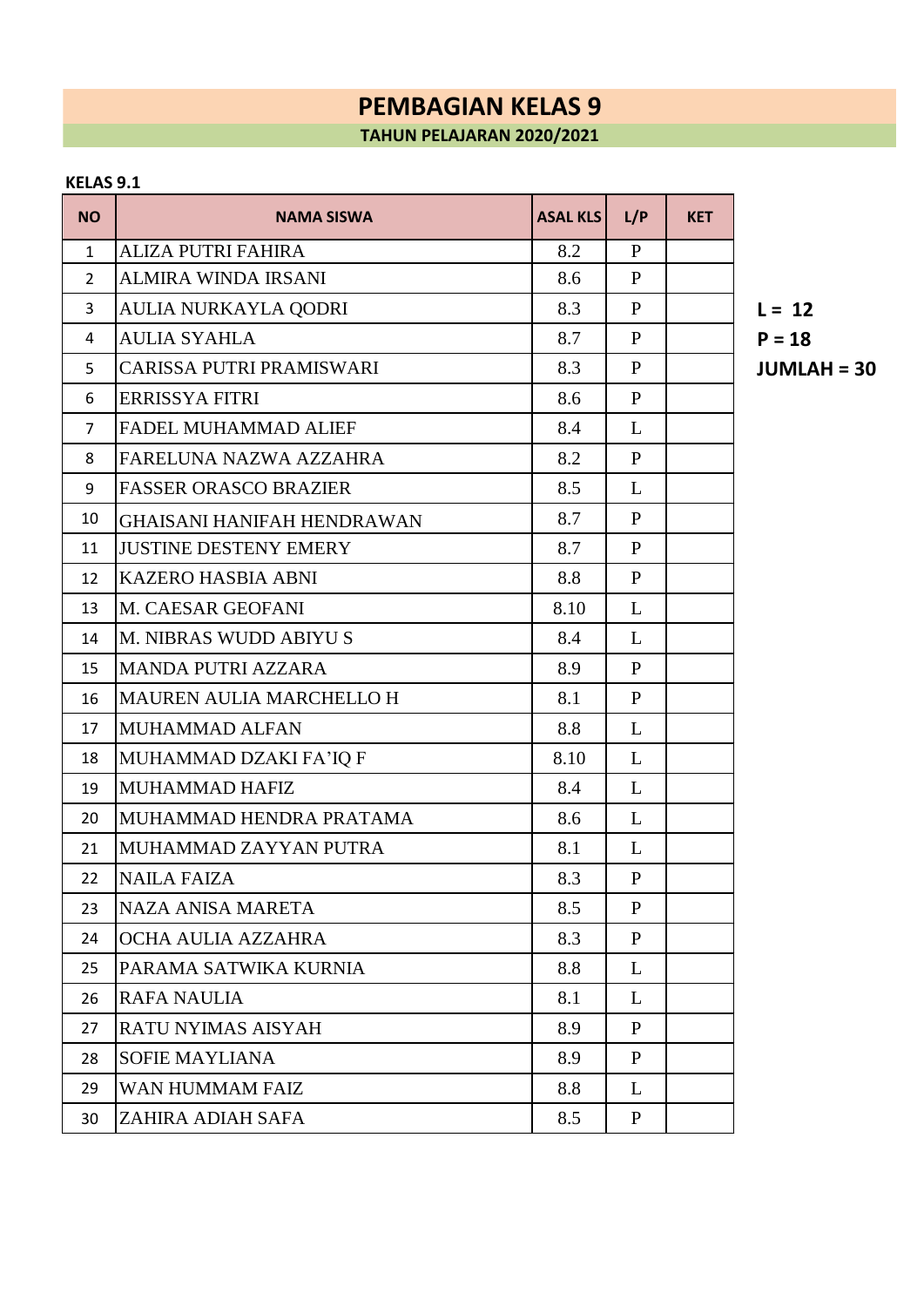#### **KELAS 9.2**

| <b>NO</b>      | <b>NAMA SISWA</b>             | <b>ASAL KLS</b> | L/P          | <b>KET</b> |              |
|----------------|-------------------------------|-----------------|--------------|------------|--------------|
| 1              | <b>AGUSTINA VINA SARI</b>     | 8.9             | $\mathbf{P}$ |            |              |
| $\overline{2}$ | ALFA REZEL DANOV A            | 8.7             | L            |            |              |
| 3              | ALYA HASNA KAMILA             | 8.3             | $\mathbf{P}$ |            | $L = 11$     |
| 4              | <b>ALYCIA GIOVANNI EMRU</b>   | 8.9             | $\mathbf{P}$ |            | $P = 21$     |
| 5              | <b>ANDRIAN SAWALI</b>         | 8.6             | L            |            | <b>JUML/</b> |
| 6              | <b>AUREL NATHANIA PUTRI</b>   | 8.1             | $\mathbf{P}$ |            |              |
| 7              | <b>AZIZAH SAFA TABINA</b>     | 8.4             | $\mathbf{P}$ |            |              |
| 8              | <b>BELLA FRENCY</b>           | 8.5             | P            |            |              |
| 9              | <b>CHELSEATA FEBRIANI</b>     | 8.3             | $\mathbf{P}$ |            |              |
| 10             | <b>CITRA AYU WANDIRA</b>      | 8.8             | $\mathbf{P}$ |            |              |
| 11             | DAMARAYA AFRADIN HARTAWAN     | 8.4             | L            |            |              |
| 12             | <b>DESTA AHMAD ALFARIZI</b>   | 8.10            | L            |            |              |
| 13             | DEWA BAGUS ARYA DHARMA        | 8.1             | L            |            |              |
| 14             | <b>DEWI RATNA JUWITA</b>      | 8.9             | $\mathbf{P}$ |            |              |
| 15             | EKO DIMAS TEGUH WAHYUDI       | 8.7             | L            |            |              |
| 16             | <b>HARUMI CHIBA</b>           | 8.10            | $\mathbf{P}$ |            |              |
| 17             | <b>INDANNA HALWAH RAQIQAH</b> | 8.1             | $\mathbf{P}$ |            |              |
| 18             | <b>JUPITER ALFITO</b>         | 8.7             | L            |            |              |
| 19             | LETITIA GUEVARA DE YONAROSA   | 8.2             | P            |            |              |
| 20             | M. FARELL ABIDA               | 8.8             | L            |            |              |
| 21             | M. QURAYSIN KARTADILAGA       | 8.6             | L            |            |              |
| 22             | MARITZA KHANSA FARAHDIBA      | 8.5             | $\mathbf{P}$ |            |              |
| 23             | <b>NABILA RIZKA SALEH</b>     | 8.4             | $\mathbf{P}$ |            |              |
| 24             | <b>NABILA ZAFIRA ANGGUN</b>   | 8.2             | $\mathbf{P}$ |            |              |
| 25             | NALENDRA SETRA NARESWARA      | 8.5             | L            |            |              |
| 26             | NAYLA ANINDYA AZZAHRA         | 8.2             | $\mathbf{P}$ |            |              |
| 27             | PUTRI RAHMASARI               | 8.10            | $\mathbf{P}$ |            |              |
| 28             | RICHITA SYAZA CHINTIARA S     | 8.2             | $\mathbf{P}$ |            |              |
| 29             | RISHA REVIA ROZDIANA          | 8.3             | $\mathbf{P}$ |            |              |
| 30             | <b>SAKHI FAUZAN</b>           | 8.8             | L            |            |              |
| 31             | SAYYIDAH FATHIMAH             | 8.6             | $\mathbf{P}$ |            |              |
| 32             | <b>SHELLYA RAFAELA</b>        | 8.4             | $\mathbf{P}$ |            |              |

**JUMLAH = 32**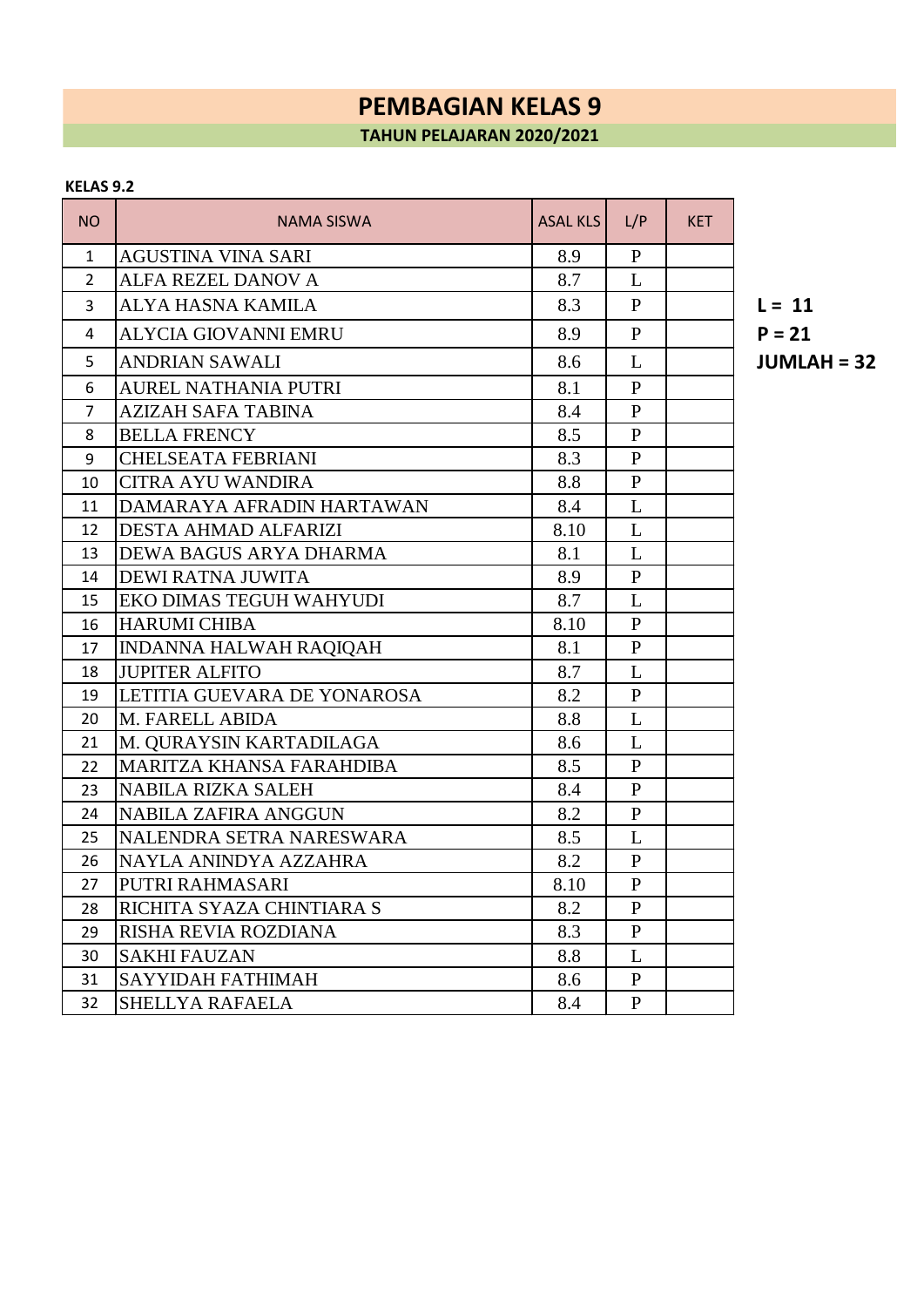#### **KELAS 9.3**

| NO             | <b>NAMA SISWA</b>                | <b>ASAL KLS</b> | L/P            | <b>KET</b> |              |
|----------------|----------------------------------|-----------------|----------------|------------|--------------|
| 1              | <b>ABDUL AZIZ WIRAKESUMA</b>     | 8.7             | L              |            |              |
| $\overline{2}$ | <b>ADINDA NIRINA ALYSSA</b>      | 8.6             | $\mathbf{P}$   |            |              |
| 3              | AHMAD RIDHO CAHYA KUSUMA         | 8.7             | L              |            | $L = 12$     |
| 4              | ARBANINGRUM GANITA P             | 8.1             | $\mathbf{P}$   |            | $P = 18$     |
| 5              | CEYSALIA AINAYA GASELA           | 8.10            | $\mathbf{P}$   |            | <b>JUML/</b> |
| 6              | DEANDRA TRI PUTRA                | 8.6             | L              |            |              |
| 7              | <b>DHAFA DENIS AL-ISRAFI</b>     | 8.5             | L              |            |              |
| 8              | <b>DWI RIZKI ALFAJRI</b>         | 8.8             | L              |            |              |
| 9              | FEYNDRA RIZKY IMANI              | 8.3             | $\mathbf{P}$   |            |              |
| 10             | <b>GUSNALDY PUTRA TRI CHASMI</b> | 8.8             | L              |            |              |
| 11             | <b>INTAN KHARINA</b>             | 8.3             | $\mathbf{P}$   |            |              |
| 12             | <b>ISSABEL AURA PUTRIKU</b>      | 8.4             | $\mathbf{P}$   |            |              |
| 13             | KAYLA NAOMI ARISKA               | 8.4             | $\mathbf{P}$   |            |              |
| 14             | <b>LINDA OVI RAHAYU</b>          | 8.5             | $\mathbf{P}$   |            |              |
| 15             | MUHAMMAD TITAN PERDANA           | 8.7             | L              |            |              |
| 16             | <b>NAILA ABDAD</b>               | 8.2             | $\mathbf{P}$   |            |              |
| 17             | NAYLA CHANTIKA AZALLIA           | 8.4             | $\mathbf{P}$   |            |              |
| 18             | <b>NURAINI AKMA DILLA</b>        | 8.2             | $\mathbf{P}$   |            |              |
| 19             | <b>NUSA DAMA NIRWANA</b>         | 8.10            | L              |            |              |
| 20             | <b>RAFSANJANI</b>                | 8.1             | L              |            |              |
| 21             | RAHMAT SAPUTRA                   | 8.9             | L              |            |              |
| 22             | RIFAA AGUSTIA M                  | 8.2             | $\mathbf{P}$   |            |              |
| 23             | RIMA RAHMADANI                   | 8.9             | $\mathbf{P}$   |            |              |
| 24             | <b>SALSA NABILLAH</b>            | 8.3             | $\mathbf{P}$   |            |              |
| 25             | <b>SALWA AZZARIA PUTRI</b>       | 8.6             | $\mathbf{P}$   |            |              |
| 26             | <b>SHAFA SALSABILA</b>           | 8.5             | $\mathbf{P}$   |            |              |
| 27             | <b>SHIFA PUTRI DINANTI</b>       | 8.1             | $\mathbf{P}$   |            |              |
| 28             | TUBAGUS SULTHAN NUGROHO          | 8.9             | L              |            |              |
| 29             | <b>VINDI AFRILIADI</b>           | 8.8             | L              |            |              |
| 30             | YULIANA DAMAYANTI                | 8.10            | $\overline{P}$ |            |              |

CEYSALIA AINAYA GASELA 8.10 P **JUMLAH = 32**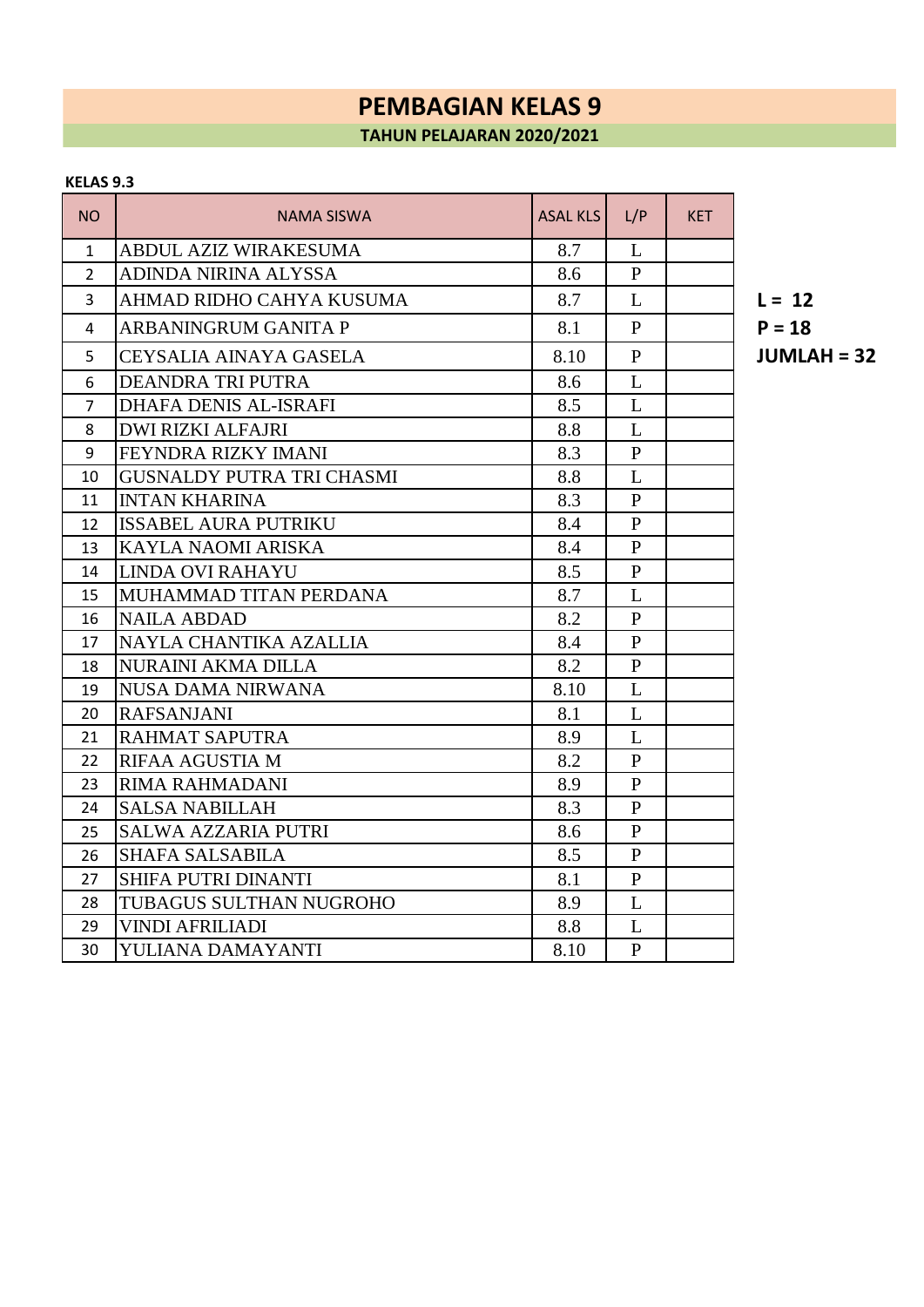#### **KELAS 9.4**

| NO             | NAMA SISWA                  | <b>ASAL KLS</b> | L/P          | <b>KET</b> |              |
|----------------|-----------------------------|-----------------|--------------|------------|--------------|
| $\mathbf{1}$   | <b>ALMA BUNGA FELICIA</b>   | 8.4             | $\mathbf{P}$ |            |              |
| $\overline{2}$ | <b>ALVIN PRATAMA</b>        | 8.8             | L            |            |              |
| 3              | ARYA SUKMA INDRAJAYA        | 8.9             | L            |            | $L = 13$     |
| 4              | <b>AUBREY MALIHA NEVA T</b> | 8.6             | $\mathbf{P}$ |            | $P = 19$     |
| 5              | <b>CLARISSA GRISELDA</b>    | 8.10            | $\mathbf{P}$ |            | <b>JUMLA</b> |
| 6              | DHIKA AQILLAH PUTERA        | 8.7             | L            |            |              |
| 7              | EKA RASHYA RIFIANDA         | 8.6             | $\mathbf{P}$ |            |              |
| 8              | FARIS PUTERA IBRAHIM        | 8.7             | L            |            |              |
| 9              | FENY ADRIA MARSHELA         | 8.2             | $\mathbf{P}$ |            |              |
| 10             | <b>FERDIAZ SIREGAR</b>      | 8.3             | L            |            |              |
| 11             | <b>JACKY DERMAWAN</b>       | 8.7             | L            |            |              |
| 12             | KHAILA RAISYA BUNGA         | 8.9             | $\mathbf{P}$ |            |              |
| 13             | M. DZACKY ABHIRAMA          | 8.7             | L            |            |              |
| 14             | M. FADHIL FARREL ATILLAH    | 8.8             | L            |            |              |
| 15             | MUHAMMAD DZAKI IKROM        | 8.6             | L            |            |              |
| 16             | MUHAMMAD FARHAN NURHAFIZ    | 8.1             | L            |            |              |
| 17             | MUHAMMAD RAFLI IRWANSYAH    | 8.8             | L            |            |              |
| 18             | NADYA PUTRI GUSNARNI        | 8.3             | $\mathbf{P}$ |            |              |
| 19             | NAZWA ZAFIRA RIZALDIVA      | 8.2             | $\mathbf{P}$ |            |              |
| 20             | PARAMADINA KINARHASNA B     | 8.1             | $\mathbf{P}$ |            |              |
| 21             | RAFLI RUSTIAWAN JODI        | 8.4             | L            |            |              |
| 22             | RAGILYA MAYNI PUTRI         | 8.5             | $\mathbf{P}$ |            |              |
| 23             | <b>RAGINA FIDINI</b>        | 8.2             | $\mathbf{P}$ |            |              |
| 24             | RATIH KANAYA GAYATRI        | 8.9             | $\mathbf{P}$ |            |              |
| 25             | <b>RESSYA ANDINA</b>        | 8.10            | $\, {\bf P}$ |            |              |
| 26             | RHEAL IFTIQAR ROZAK         | 8.5             | L            |            |              |
| 27             | <b>SHAKIRA RAHMA ALAYA</b>  | 8.4             | $\mathbf{P}$ |            |              |
| 28             | TAHARA SALSABILA AZZAHRA    | 8.5             | $\mathbf{P}$ |            |              |
| 29             | ZAHRA MAWADDA               | 8.3             | $\mathbf{P}$ |            |              |
| 30             | <b>ZHEA ANJANG BATHARI</b>  | 8.4             | $\mathbf{P}$ |            |              |
| 31             | ZARALYN AURELIA SHAFFIYA    | 8.2             | $\mathbf{P}$ |            |              |
| 32             | <b>ANANDA CITRA AYU</b>     | Pind            | P            |            |              |

CLARISSA GRISELDA 8.10 P **JUMLAH = 32**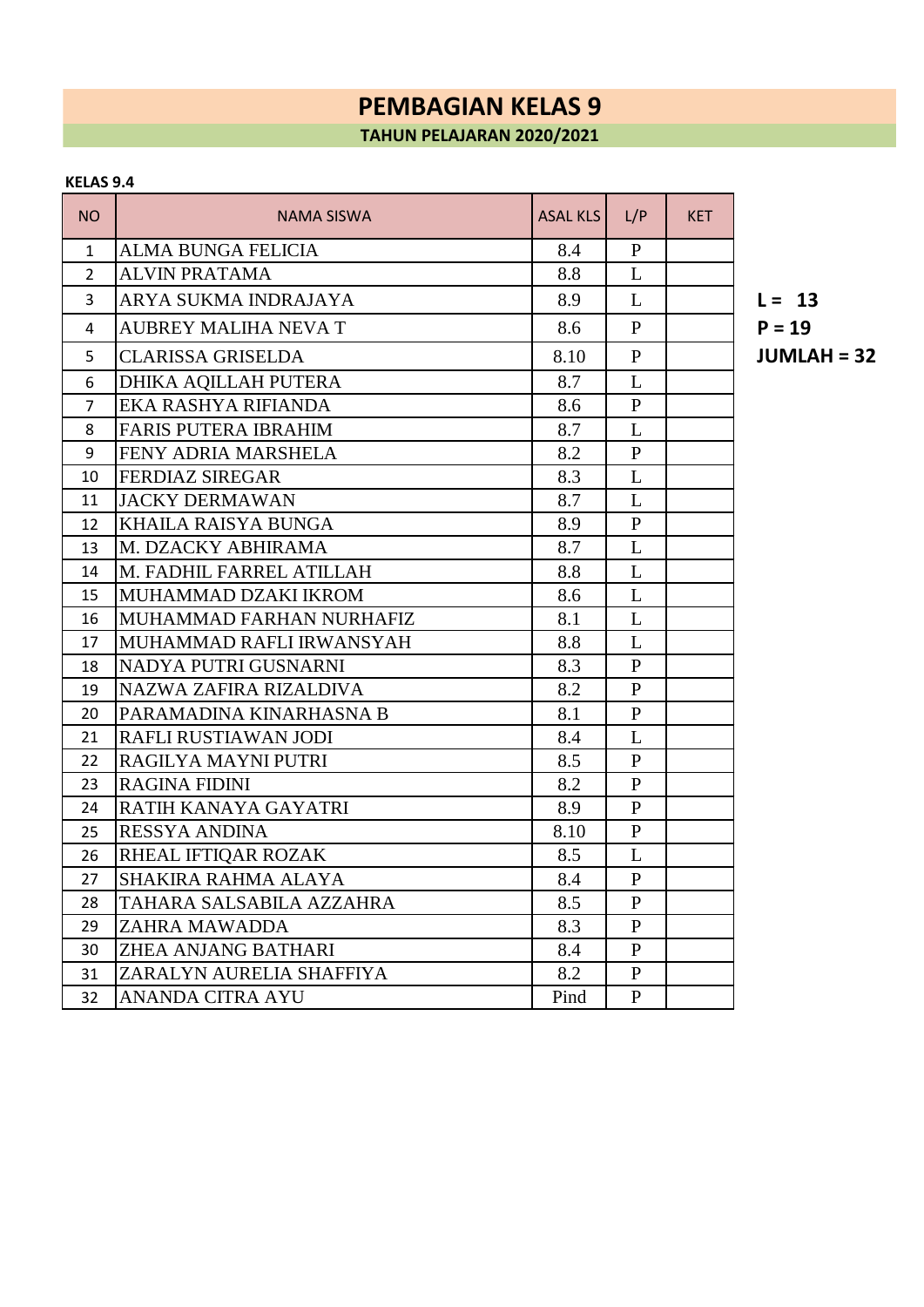#### **KELAS 9.5**

| <b>NO</b>      | <b>NAMA SISWA</b>               | <b>ASAL KLS</b> | L/P            | <b>KET</b> |              |
|----------------|---------------------------------|-----------------|----------------|------------|--------------|
| $\mathbf{1}$   | <b>ADAM JULYAN</b>              | 8.6             | L              |            |              |
| $\overline{2}$ | AHMAD RAFFY MAULANA PUTRA       | 8.7             | L              |            |              |
| 3              | ALDES NANDIKA PRATAMA           | 8.1             | L              |            | $L = 12$     |
| 4              | ANANDA ANARGYA RIZKY A          | 8.7             | L              |            | $P = 18$     |
| 5              | ANDIKA SYAHRUL LATIF            | 8.9             | L              |            | <b>JUML/</b> |
| 6              | <b>AQILA NOVA SAFITRI</b>       | 8.2             | $\mathbf{P}$   |            |              |
| $\overline{7}$ | <b>ASHFAR SADEWA</b>            | 8.3             | L              |            |              |
| 8              | <b>BANED AGRINDHO</b>           | 8.6             | L              |            |              |
| 9              | <b>BINTANG AZIGHAH DAVU</b>     | 8.4             | P              |            |              |
| 10             | CARRISTA ASMARALIA              | 8.10            | $\mathbf{P}$   |            |              |
| 11             | <b>CHIKA PUTRI REDITHA</b>      | 8.1             | $\mathbf{P}$   |            |              |
| 12             | <b>DANISH MUBARAK</b>           | 8.9             | L              |            |              |
| 13             | <b>GHEA EVITA</b>               | 8.6             | $\mathbf{P}$   |            |              |
| 14             | LULU JUWITA PUTRI               | 8.1             | $\mathbf{P}$   |            |              |
| 15             | M. FATIH AL-GHARIZAH            | 8.10            | L              |            |              |
| 16             | MANZILINA ZHEKA MUTADINDA       | 8.2             | $\mathbf{P}$   |            |              |
| 17             | <b>MARCELLINO DAFFI PRATAMA</b> | 8.9             | L              |            |              |
| 18             | MARSYEILA ASSYFA                | 8.1             | $\mathbf{P}$   |            |              |
| 19             | MUHAMMAD RAIHAN YUSTRI          | 8.6             | L              |            |              |
| 20             | MUHAMMAD RIDHO PASYA            | 8.4             | L              |            |              |
| 21             | MUTIARA REGITA CINTYA           | 8.5             | $\mathbf{P}$   |            |              |
| 22             | NADINE SYAKILA AZZAHRA          | 8.7             | $\mathbf{P}$   |            |              |
| 23             | NAFIZA FADHILA HASANAH          | 8.4             | $\mathbf{P}$   |            |              |
| 24             | <b>NASYWA ADILA</b>             | 8.5             | $\mathbf{P}$   |            |              |
| 25             | <b>OLIVIA NURUL AULIA</b>       | 8.8             | $\mathbf{P}$   |            |              |
| 26             | RATU AQMARIN SHABRINA           | 8.2             | $\mathbf{P}$   |            |              |
| 27             | <b>SABILA QASHDINA</b>          | 8.3             | $\mathbf{P}$   |            |              |
| 28             | <b>TIARA NABILA CANDRA</b>      | 8.8             | $\mathbf{P}$   |            |              |
| 29             | VRISKA APRILIA                  | 8.8             | $\mathbf{P}$   |            |              |
| 30             | <b>ZULFA ANGGRAINI</b>          | 8.5             | $\overline{P}$ |            |              |

ANDIKA SYAHRUL LATIF 8.9 L **JUMLAH = 30**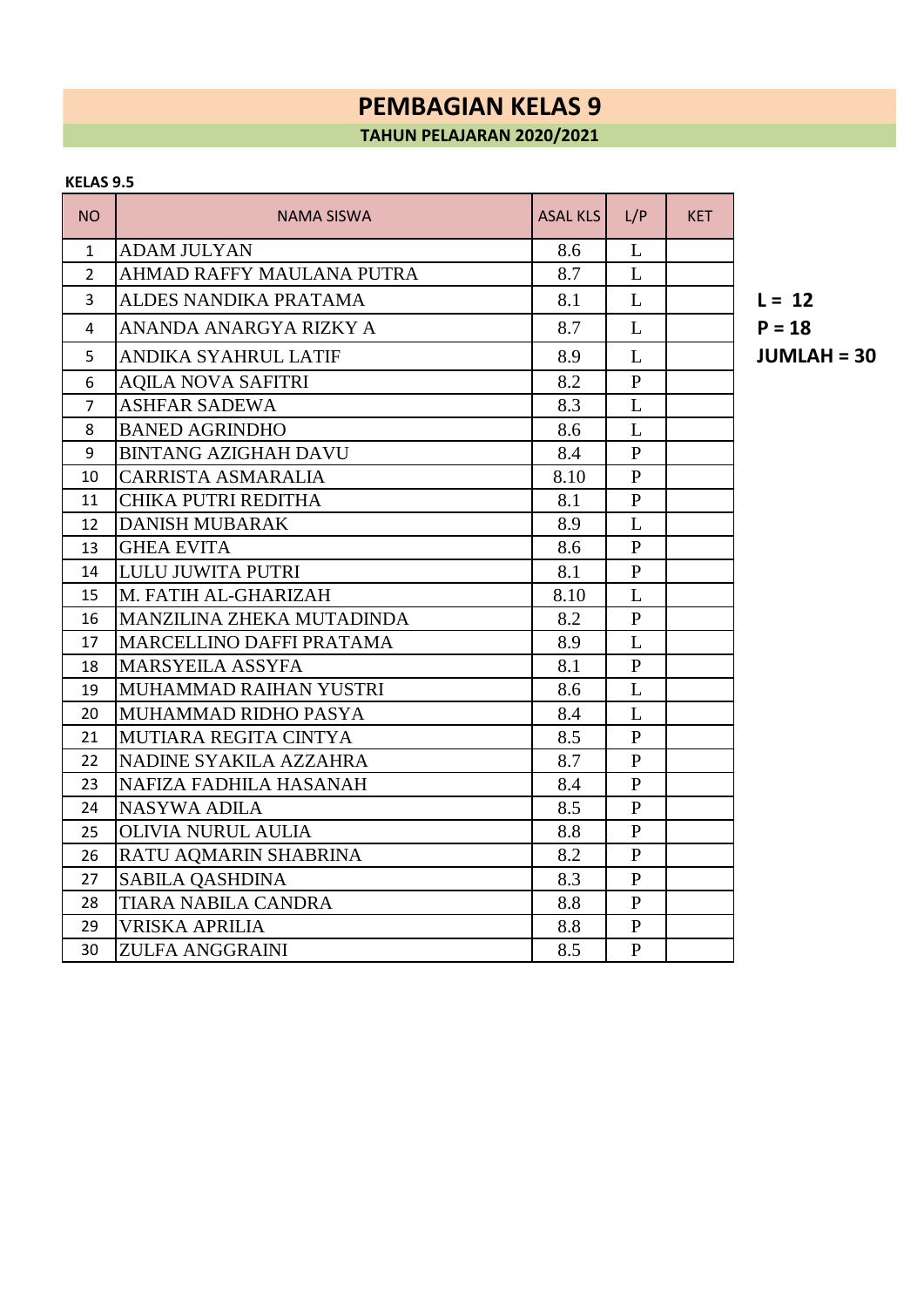### **KELAS 9.6**

| <b>NO</b>      | <b>NAMA SISWA</b>               | <b>ASAL KLS</b> | L/P          | <b>KET</b> |              |
|----------------|---------------------------------|-----------------|--------------|------------|--------------|
| 1              | ADITYA DAFFA CHALIZTA           | 8.9             | L            |            |              |
| $\overline{2}$ | <b>ADITYA IRAWAN</b>            | 8.1             | L            |            |              |
| 3              | AMANDA CITRA AYU                | 8.4             | $\mathbf{P}$ |            | $L = 12$     |
| 4              | ANASTASYA CALYA IDHAM           | 8.1             | P            |            | $P = 18$     |
| 5              | <b>AURELIA SALSABILA</b>        | 8.4             | $\mathbf{P}$ |            | <b>JUML/</b> |
| 6              | AZZAHRA DANICA AULIA            | 8.5             | $\mathbf{P}$ |            |              |
| $\overline{7}$ | <b>BIMA EKAYASA</b>             | 8.3             | L            |            |              |
| 8              | <b>CARISSA CARSON</b>           | 8.2             | $\mathbf{P}$ |            |              |
| 9              | <b>CITRA ANGELINA</b>           | 8.6             | $\mathbf{P}$ |            |              |
| 10             | DAVINA RAMADHANIA               | 8.5             | $\mathbf{P}$ |            |              |
| 11             | DIKSI LILYUSRO TANEKO           | 8.10            | $\mathbf{P}$ |            |              |
| 12             | FATHAN ARIQ RASBI YALIS         | 8.1             | L            |            |              |
| 13             | <b>GALIH SATRIA PERMANA</b>     | 8.9             | L            |            |              |
| 14             | <b>HANIF TRESNA YUDHA</b>       | 8.3             | L            |            |              |
| 15             | KENDRA KEISHA KENYO KUSUMO      | 8.7             | $\mathbf{P}$ |            |              |
| 16             | KHADIJAH GENDIS ROYHAN          | 8.9             | $\mathbf{P}$ |            |              |
| 17             | M. RIDHO SUMADIO                | 8.10            | L            |            |              |
| 18             | <b>MAYA CHAIRUNNISA</b>         | 8.4             | $\mathbf{P}$ |            |              |
| 19             | MUHAMMAD AFIF TAMMAM            | 8.3             | L            |            |              |
| 20             | MUHAMMAD FERDIAN AL-MA'RUF      | 8.1             | L            |            |              |
| 21             | NADINDA SITI ROSYIDAH           | 8.7             | $\mathbf{P}$ |            |              |
| 22             | NAILLAH SELLOMITHA              | 8.8             | $\mathbf{P}$ |            |              |
| 23             | <b>NAIRA IZZA ZAHIRA</b>        | 8.2             | $\mathbf{P}$ |            |              |
| 24             | NAJWA ATMA JAUHARA P            | 8.6             | $\mathbf{P}$ |            |              |
| 25             | <b>NUR HOFIYANA</b>             | 8.6             | $\mathbf{P}$ |            |              |
| 26             | PRIMA DHARMA HARTADI            | 8.9             | L            |            |              |
| 27             | RAFEYFA NAURA INANDA R          | 8.8             | $\mathbf{P}$ |            |              |
| 28             | REZA ARDIANSYAH PUTRA           | 8.2             | L            |            |              |
| 29             | RIZA ANANDA YUDA MAKATARA       | 8.7             | L            |            |              |
| 30             | <b>SALSA SALVADELIA SUSANTO</b> | 8.5             | $\mathbf{P}$ |            |              |

AURELIA SALSABILA 8.4 P **JUMLAH = 32**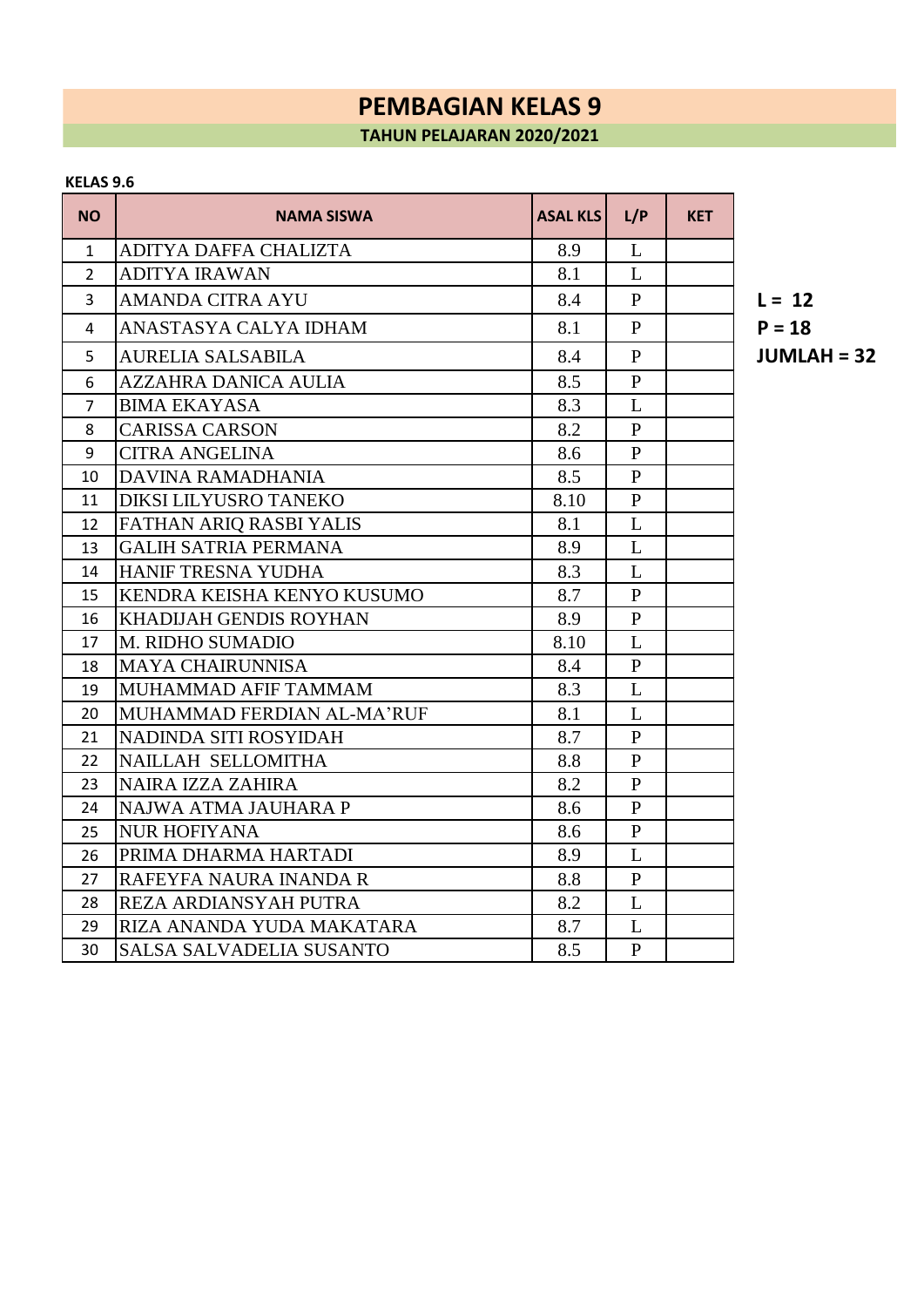### **KELAS 9.7**

| <b>NO</b>      | <b>NAMA SISWA</b>             | <b>ASAL KLS</b> | L/P          | <b>KET</b> |              |
|----------------|-------------------------------|-----------------|--------------|------------|--------------|
| 1              | AHMAD LUTHFI WALIYUDIN        | 8.5             | L            |            |              |
| $\overline{2}$ | AHMAD RADJA MASKARA P         | 8.7             | L            |            |              |
| 3              | <b>ALDINA ADELIA</b>          | 8.2             | $\mathbf{P}$ |            | $L = 10$     |
| 4              | ARGA DEWA ARDANA              | 8.3             | L            |            | $P = 20$     |
| 5              | ARIQA NAIFA ADELIND K         | 8.6             | $\mathbf{P}$ |            | <b>JUML/</b> |
| 6              | <b>ARTHA DETA</b>             | 8.9             | L            |            |              |
| $\overline{7}$ | ASHA DIANDRA ARMAND           | 8.8             | $\mathbf{P}$ |            |              |
| 8              | <b>CENDIKIA AGENG PANUTAN</b> | 8.10            | $\mathbf{P}$ |            |              |
| 9              | DAFA FAJAR KURNIA             | 8.1             | L            |            |              |
| 10             | DAVINA NUR RAMADHANI          | 8.4             | $\mathbf{P}$ |            |              |
| 11             | EKA TIARA LINSAMANDA          | 8.5             | $\mathbf{P}$ |            |              |
| 12             | <b>FAJAR AULIA PUTRI</b>      | 8.7             | $\mathbf{P}$ |            |              |
| 13             | <b>FARHAN ROMERO</b>          | 8.6             | L            |            |              |
| 14             | <b>GHEA IMELDA PUTRI</b>      | 8.10            | $\mathbf{P}$ |            |              |
| 15             | <b>JASMINE ARDARI</b>         | 8.4             | $\mathbf{P}$ |            |              |
| 16             | <b>JOVITA CALISTA SYAHRA</b>  | 8.6             | $\mathbf{P}$ |            |              |
| 17             | LAILY RAMADHINI PRAWOTO       | 8.8             | $\mathbf{P}$ |            |              |
| 18             | M. ARIEF NOVANSYAH            | 8.3             | L            |            |              |
| 19             | MUHAMMAD FAIZI JAYA S         | 8.9             | L            |            |              |
| 20             | MUHAMMAD OKTO HUZAINY         | 8.1             | L            |            |              |
| 21             | MUHAMMAD RAFI AL-GHAZALI      | 8.3             | L            |            |              |
| 22             | NABILA AMARA NOVA ARDANI      | 8.5             | $\mathbf{P}$ |            |              |
| 23             | <b>NABILA SITI ALKAUTSAR</b>  | 8.9             | $\mathbf{P}$ |            |              |
| 24             | NAJWA INDI ARIANTI            | 8.8             | $\mathbf{P}$ |            |              |
| 25             | NAJWA NAYLA RASIDIN           | 8.10            | $\mathbf{P}$ |            |              |
| 26             | <b>NAVISHA AL FITRIA</b>      | 8.2             | $\mathbf{P}$ |            |              |
| 27             | PRISAILA FIBRI JUSTICIA       | 8.7             | $\mathbf{P}$ |            |              |
| 28             | <b>SERLY DWI NUGRAHA</b>      | 8.4             | $\mathbf{P}$ |            |              |
| 29             | SYAKIRA NAILA MEDSYLIANA      | 8.1             | $\mathbf{P}$ |            |              |
| 30             | <b>VIRZALIKA NAWRA F</b>      | 8.2             | $\mathbf{P}$ |            |              |

**JUMLAH = 32**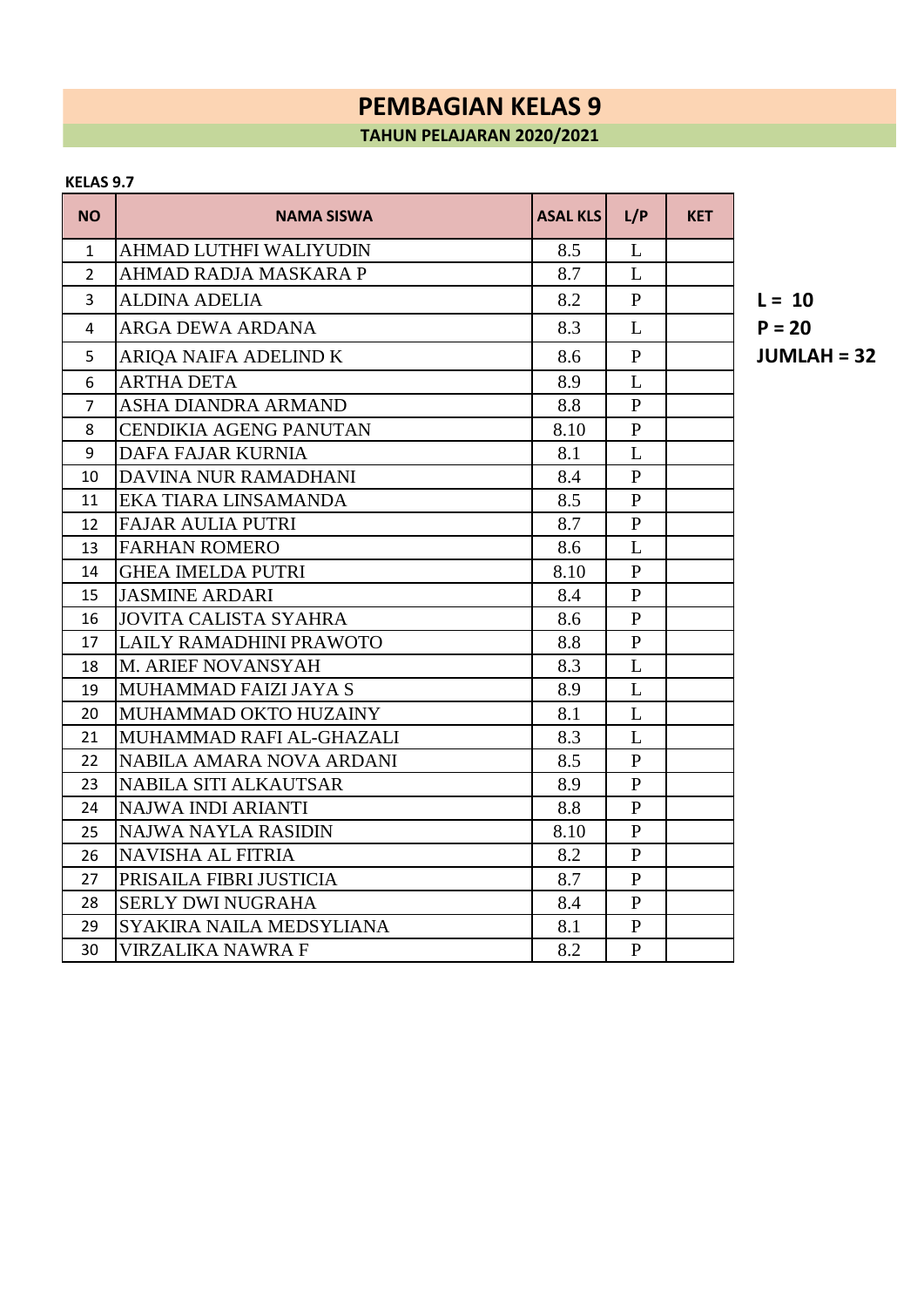#### **KELAS 9.8**

| NO.            | <b>NAMA SISWA</b>           | <b>ASAL KLS</b> | L/P          | <b>KET</b> |              |
|----------------|-----------------------------|-----------------|--------------|------------|--------------|
| 1              | AHMAD SABHKY MAULANA P      | 8.7             | L            |            |              |
| $\overline{2}$ | <b>AHMAD ZAKKY SIGRA</b>    | 8.6             | L            |            |              |
| 3              | ALIYAH SAFITRI              | 8.2             | $\mathbf{P}$ |            | $L = 11$     |
| 4              | <b>AMALIA PUTRI</b>         | 8.10            | $\mathbf{P}$ |            | $P = 19$     |
| 5              | <b>AQILLA NADYA ALSINTA</b> | 8.7             | $\mathbf{P}$ |            | <b>JUML/</b> |
| 6              | <b>ATIKA JAHRA</b>          | 8.9             | $\mathbf{P}$ |            |              |
| $\overline{7}$ | AURELYFIA FAIRUZ GHASZANY   | 8.10            | $\mathbf{P}$ |            |              |
| 8              | CARLINA OCTA RAMADANI       | 8.4             | $\mathbf{P}$ |            |              |
| 9              | CHIARA KAYANA PRASTIKA      | 8.5             | $\mathbf{P}$ |            |              |
| 10             | DAVINA CLARISSA OLIVIA      | 8.6             | $\mathbf{P}$ |            |              |
| 11             | DESREYMA ANANDA PUTRI       | 8.3             | $\mathbf{P}$ |            |              |
| 12             | <b>FALWIRA GASSANI</b>      | 8.1             | $\mathbf{P}$ |            |              |
| 13             | <b>INDRIYANI PUTRI</b>      | 8.4             | $\mathbf{P}$ |            |              |
| 14             | <b>JENICHA AURELLIA</b>     | 8.8             | $\mathbf{P}$ |            |              |
| 15             | LANDITA RAYA PRIYONGGO      | 8.8             | L            |            |              |
| 16             | M. RAYHAN RAMADHAN          | 8.1             | L            |            |              |
| 17             | <b>MARSYA DARMA PUTRI</b>   | 8.4             | $\mathbf{P}$ |            |              |
| 18             | MUHAMMAD AQIL RAFIF         | 8.1             | L            |            |              |
| 19             | MUHAMMAD GERIYA ITSA        | 8.2             | L            |            |              |
| 20             | MUHAMMAD IQBAL FAUZI        | 8.9             | L            |            |              |
| 21             | NADINE TALITHA SALWA        | 8.8             | $\mathbf{P}$ |            |              |
| 22             | <b>NOPRIANSYAH</b>          | 8.5             | L            |            |              |
| 23             | PIPI SINTIYAWATI            | 8.5             | $\mathbf{P}$ |            |              |
| 24             | PUTRA ANGGARA UTAMA         | 8.6             | L            |            |              |
| 25             | PUTRI DWI ANDINI ROY        | 8.3             | $\mathbf{P}$ |            |              |
| 26             | RAFLI AL-GHAZI              | 8.10            | L            |            |              |
| 27             | <b>RAYHAN RAFIF</b>         | 8.2             | L            |            |              |
| 28             | SALSABILA NAYLA PUTRI       | 8.3             | $\mathbf{P}$ |            |              |
| 29             | TRYANA BASSALAMAH           | 8.9             | $\mathbf{P}$ |            |              |
| 30             | TRICYA CARREL DEGA          | 8.10            | $\mathbf{P}$ |            |              |

AQILLA NADYA ALSINTA 8.7 P **JUMLAH = 30**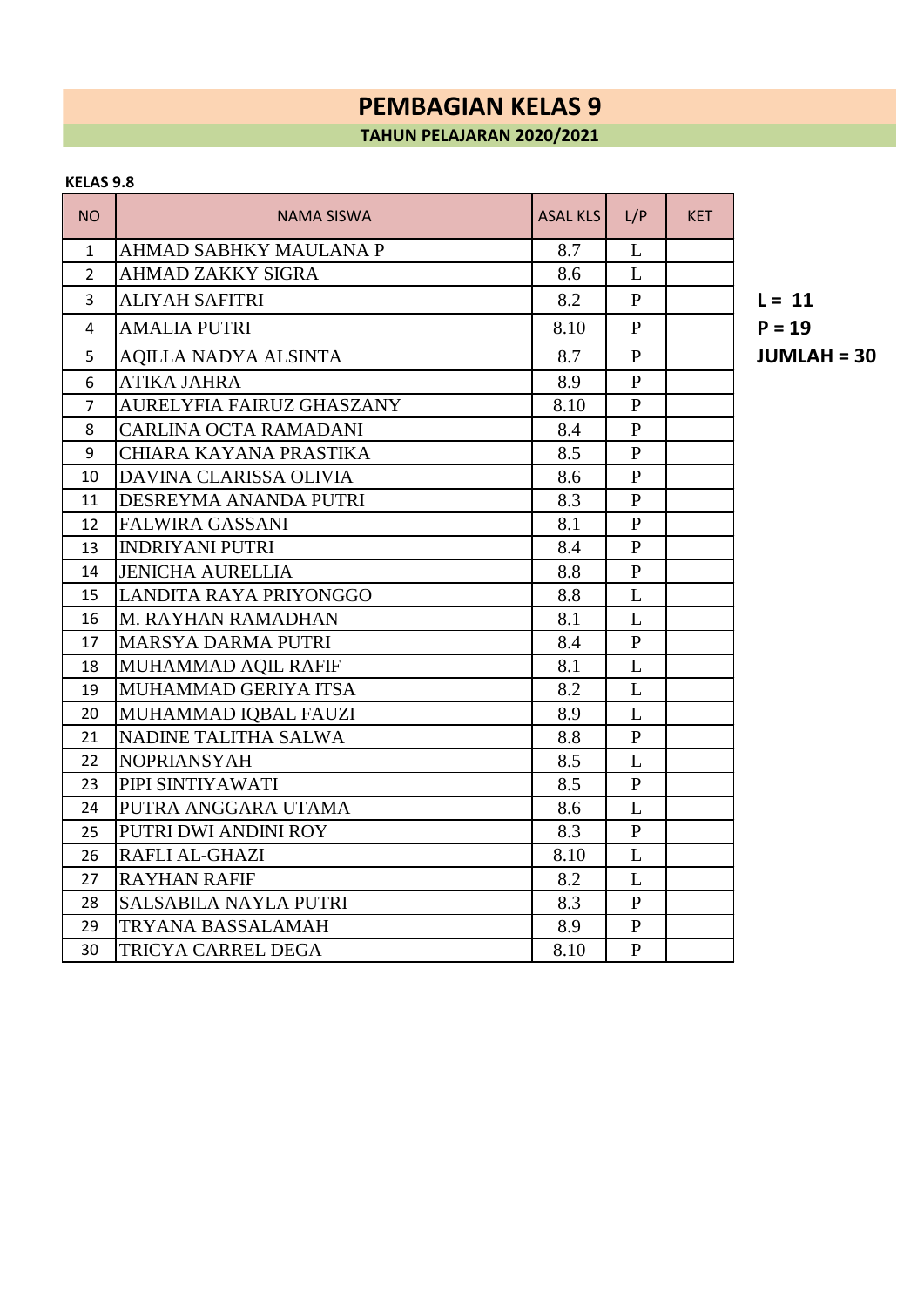#### **KELAS 9.9**

| <b>NO</b>      | <b>NAMA SISWA</b>            | <b>ASAL KLS</b> | L/P            | <b>KET</b> |              |
|----------------|------------------------------|-----------------|----------------|------------|--------------|
| $\mathbf{1}$   | <b>ABRAR ALFATHIR</b>        | 8.3             | L              |            |              |
| $\overline{2}$ | ADELIA PUTRI NATASYA         | 8.4             | $\mathbf{P}$   |            |              |
| $\overline{3}$ | <b>AHMAD NUZAYH AZHAR</b>    | 8.1             | L              |            | $L = 12$     |
| 4              | AHMAD RAFIANSYAH MAKKI       | 8.10            | L              |            | $P = 18$     |
| 5              | AL FARREL SANDIKA IRSAN      | 8.3             | L              |            | <b>JUML/</b> |
| 6              | <b>ALULA NARA KHANSA</b>     | 8.8             | $\mathbf{P}$   |            |              |
| $\overline{7}$ | AURELL PRECICELLY KANYA R    | 8.2             | $\mathbf{P}$   |            |              |
| 8              | AYESHA NADYA PRAMITA         | 8.2             | $\mathbf{P}$   |            |              |
| 9              | <b>CHANTIKA ATA PRATANIA</b> | 8.5             | $\mathbf{P}$   |            |              |
| 10             | <b>CUT JAHRA JAFARANI</b>    | 8.9             | $\mathbf{P}$   |            |              |
| 11             | DEVA NANDA SAPUTRA           | 8.4             | L              |            |              |
| 12             | <b>ERSA MAHARANI</b>         | 8.6             | $\mathbf{P}$   |            |              |
| 13             | EUIS RAMADHANI SAFITRI       | 8.8             | $\mathbf{P}$   |            |              |
| 14             | <b>EZRA FIKRI SANI</b>       | 8.5             | L              |            |              |
| 15             | <b>FATIHA ALITA AKBAR</b>    | 8.6             | $\mathbf{P}$   |            |              |
| 16             | <b>INTAN DWI THAHIRA</b>     | 8.7             | $\mathbf{P}$   |            |              |
| 17             | <b>INTANIA MUTHIA ROVA</b>   | 8.7             | $\mathbf{P}$   |            |              |
| 18             | KHALIZA IZUMMI KARNADO       | 8.4             | $\mathbf{P}$   |            |              |
| 19             | <b>M RIZKY APRILIANSYAH</b>  | 8.5             | L              |            |              |
| 20             | M. ANDIKA RAFLY PRAKASA      | 8.1             | L              |            |              |
| 21             | MEIZHA DZAKWAN PRATAMA       | 8.10            | L              |            |              |
| 22             | MUHAMMAD AT-THORIQ           | 8.2             | L              |            |              |
| 23             | MUHAMMAD GHADAVIN RAFAEL     | 8.1             | L              |            |              |
| 24             | <b>MUHAMMAD RAYHAN</b>       | 8.10            | L              |            |              |
| 25             | NADINE ATHAYA RAMADHANI      | 8.8             | $\mathbf{P}$   |            |              |
| 26             | NAURA NAJWA SARAHA           | 8.9             | $\mathbf{P}$   |            |              |
| 27             | PRINCESSHA NARARYA JASMINE   | 8.3             | $\mathbf{P}$   |            |              |
| 28             | ROSIE AZALIA DHARMESTI       | 8.6             | $\mathbf{P}$   |            |              |
| 29             | <b>SAFIRA DWI HAKIMAH</b>    | 8.7             | $\mathbf{P}$   |            |              |
| 30             | <b>SALWA ZEAN KAYLA</b>      | 8.8             | $\overline{P}$ |            |              |

AL FARREL SANDIKA IRSAN 8.3 L **JUMLAH = 30**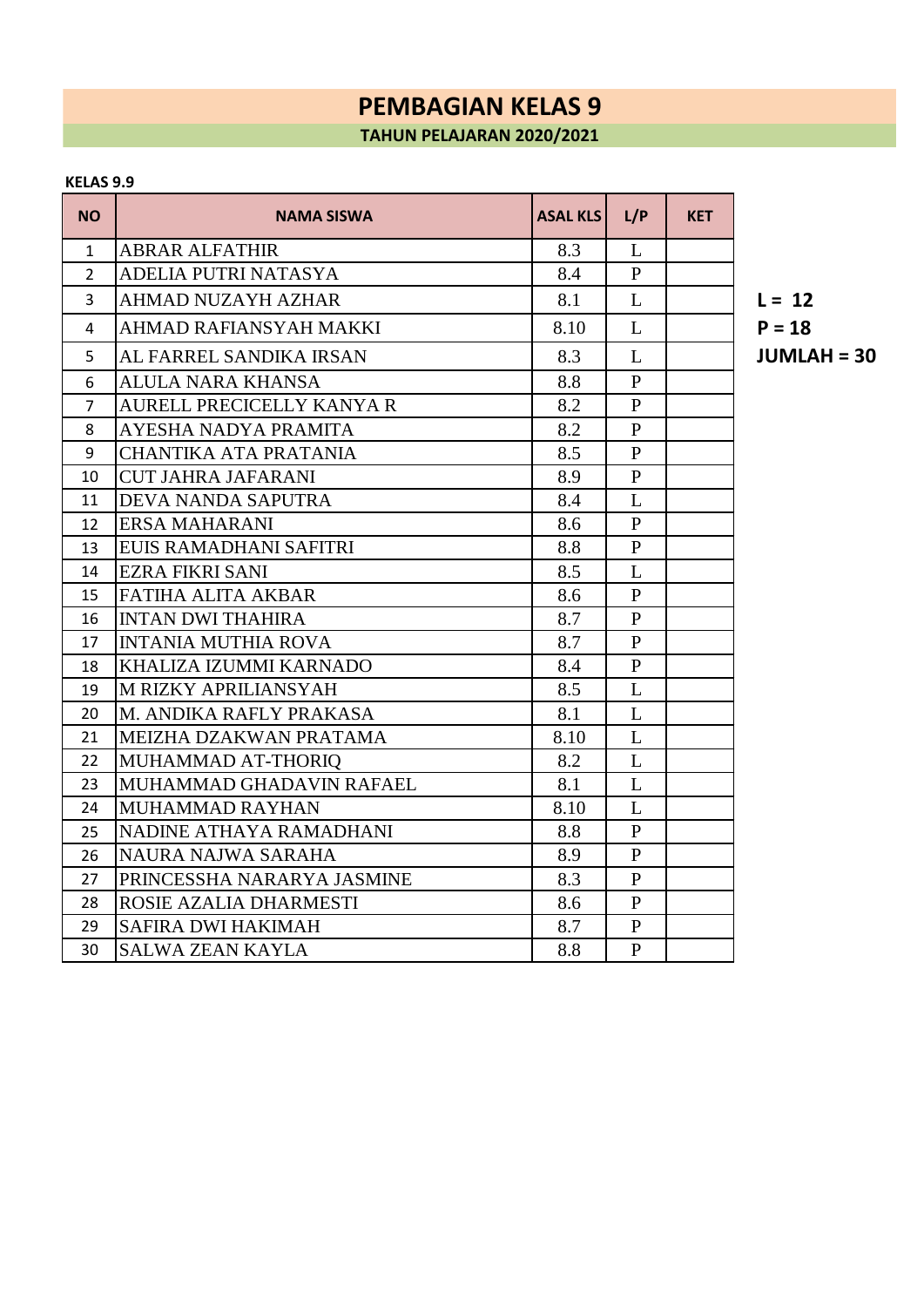#### **KELAS 9.10**

| <b>NO</b>      | NAMA SISWA                    | <b>ASAL KLS</b> | L/P          | <b>KET</b> |              |
|----------------|-------------------------------|-----------------|--------------|------------|--------------|
| $\mathbf{1}$   | ADYKA NAZA SYADILA PALAM      | 8.9             | $\mathbf{P}$ |            |              |
| $\overline{2}$ | AHMAD ZACKY MAULANA PUTRA     | 8.5             | L            |            |              |
| 3              | ANDREAN PUTRA DISTIAN         | 8.1             | L            |            | $L = 12$     |
| 4              | ANISA DESTIANI                | 8.9             | $\mathbf{P}$ |            | $P = 18$     |
| 5              | AQUILLA MAXIMILIAN JOAN       | 8.1             | $\mathbf{P}$ |            | <b>JUML/</b> |
| 6              | <b>AZKA AULIA PUTRI</b>       | 8.10            | $\mathbf{P}$ |            |              |
| $\overline{7}$ | <b>DESRIYANTO</b>             | 8.10            | L            |            |              |
| 8              | <b>DIANDRA PUTRI AUREL</b>    | 8.2             | $\mathbf{P}$ |            |              |
| 9              | HALISSYA MAHARANI             | 8.3             | $\mathbf{P}$ |            |              |
| 10             | <b>ILYAS AJI NUGROHO</b>      | 8.7             | L            |            |              |
| 11             | <b>JESICA ADELIA MAHARANI</b> | 8.4             | $\mathbf{P}$ |            |              |
| 12             | <b>KAZERO HASBIA ABNI</b>     | 8.8             | $\mathbf{P}$ |            |              |
| 13             | M. ABBIYU YUSTIANO            | 8.1             | L            |            |              |
| 14             | M. JODIE SISWAATMADJA         | 8.3             | L            |            |              |
| 15             | M. WIRA SALIM WIJAYA          | 8.2             | L            |            |              |
| 16             | MUHAMMAD ZAKI RAMADHAN        | 8.9             | L            |            |              |
| 17             | NADINE KAYLA SYAFIRA          | 8.6             | $\mathbf{P}$ |            |              |
| 18             | NASYWA AZALIA BILBINA         | 8.3             | $\mathbf{P}$ |            |              |
| 19             | NINDYA DIYANASARI SALSABILA   | 8.7             | $\mathbf{P}$ |            |              |
| 20             | OCTA RIZQI NUR HASANAH        | 8.10            | $\mathbf{P}$ |            |              |
| 21             | PUISI ANNISA CAHYA REZA       | 8.4             | $\mathbf{P}$ |            |              |
| 22             | RATIH INAYA RAMANIA           | 8.8             | $\mathbf{P}$ |            |              |
| 23             | <b>ROMADHONI SAPUTRA</b>      | 8.5             | L            |            |              |
| 24             | SATRIA AHMAD TAUFIQ           | 8.6             | L            |            |              |
| 25             | <b>SILVA SALSABILA</b>        | 8.2             | $\mathbf{P}$ |            |              |
| 26             | <b>SITI RAHMA AULIA RATU</b>  | 8.10            | $\mathbf{P}$ |            |              |
| 27             | SYACHREZA ALVARIDZY M         | 8.5             | L            |            |              |
| 28             | SYAFIRA NAYLA SHOFA           | 8.6             | $\mathbf{P}$ |            |              |
| 29             | TALITA RIFANNIE SARTIKA       | 8.4             | $\mathbf{P}$ |            |              |
| 30             | VITO ANDREANSYAH              | 8.10            | L            |            |              |

AQUILLA MAXIMILIAN JOAN 8.1 P **JUMLAH = 30**